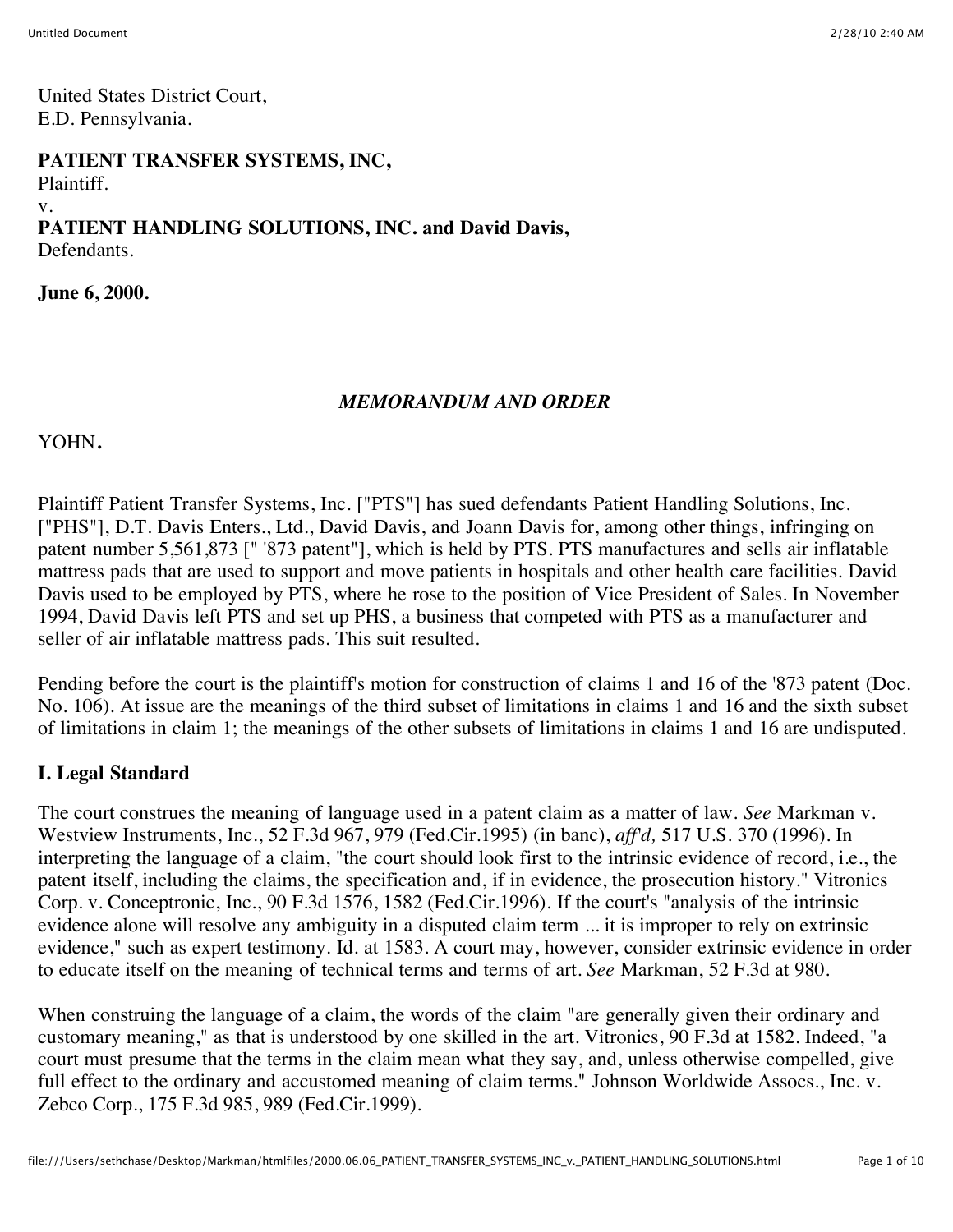A claim term's ordinary meaning can be ignored in only two situations. The first situation is one in which a patentee "choose[s] to be his own lexicographer and use[s] terms in a manner other than their ordinary meaning, as long as the special definition of the term is clearly stated in the patent specification or file history." Vitronics, 90 F.3d at 1582; *see* Zebco, 175 F.3d at 990. The second situation is one in which "the term or terms chosen by the patentee so deprive the claim of clarity that there is no means by which the scope of the claim may be ascertained from the language used." Zebco, 175 F.3d at 990.

A patent's specification should also be considered in interpreting disputed claim language. Although "the general rule ... is that the claims of a patent are not limited to the preferred embodiment," Karlin Tech., Inc. v. Surgical Dynamics, Inc., 177 F.3d 968, 973 (Fed.Cir.1999), "[c]laims must be read in view of the specification, of which they are a part." Markman, 52 F.3d at 979.

If the prosecution history of a patent is in evidence, it should also be consulted by the court in construing disputed claim language. *See* Markman, 52 F.3d at 980. The prosecution history "is of primary significance in understanding the claims," and "[t]he court has broad power to look as a matter of law to the prosecution history of the patent in order to ascertain the true meaning of language used in the patent claims." *Id.* For example, the theory of "[p]rosecution history estoppel bars the patentee from recapturing subject matter that was surrendered by the patentee during prosecution in order to promote allowance of the claims." Insituform Techs., Inc. v. Cat Contracting, Inc., 99 F.3d 1098, 1107 (Fed.Cir.1996).

#### **II. Discussion**

# **A. The Third Subset of Limitations in Claims 1 and 16**

The third subset of limitations in claims 1 and 16 reads as follows (with added emphasis on the disputed terms):

a *generally rectangular array of chambers* formed within the main cavity, the array including a plurality of side-by-side, laterally extending, elongated chambers formed by a plurality of spaced apart *partition members having laterally extending portions and longitudinally extending portions* attached to the first (top) and second (bottom) sheets, the longitudinally extending portions being at opposed ends of the laterally extending chambers. FN1

FN1. The third subset of limitations in claim 16 substitutes the words "top" and "bottom" for the words "first" and "second" in the third subset of limitations in claim 1. Throughout, citations will be made to only claim 1 unless the provisions of claim 16 are substantially different.

Pl.'s Mem. on Construction of the Meaning & Scope of Claims 1 & 16 of Patent No. 5,561,873 (Doc. No. 106) Ex. 1 [" '873 Patent"] at 22:64-23:4. Three questions arise from the disputed language: (1) what is the meaning of "partition members having laterally extending portions and longitudinally extending portions"; (2) which partition members must have "laterally extending portions and longitudinally extending portions"; and (3) must the longitudinally extending portions of the "partition members having laterally extending portions and longitudinally extending portions" be perpendicular to the laterally extending portions of those partition members. '873 Patent at 22:67-23:2.

# **1. What Is the Meaning of "Partition Members Having Laterally Extending Portions and**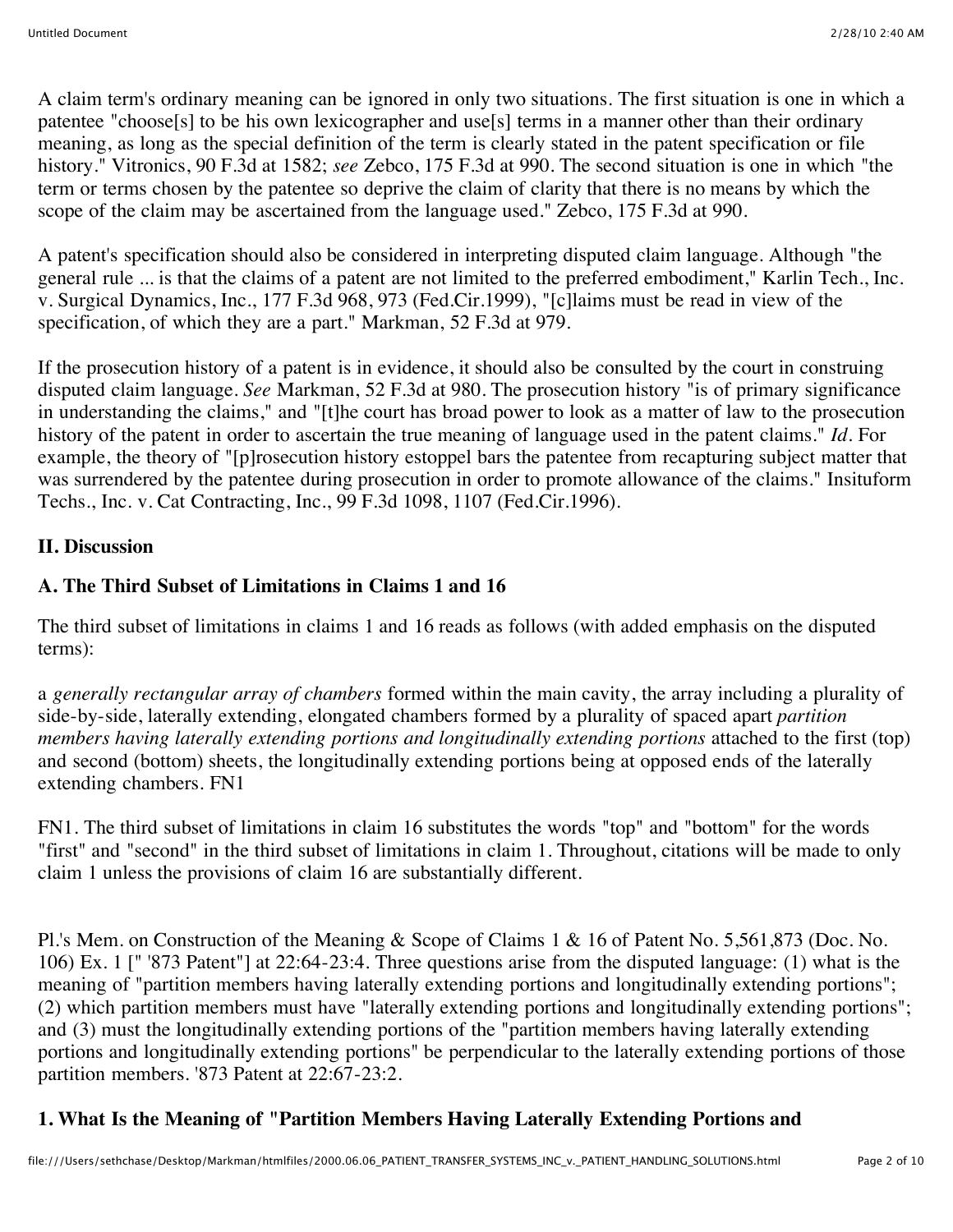#### **Longitudinally Extending Portions"**

The plaintiff urges the court to interpret the phrase "partition members having laterally extending portions and longitudinally extending portions" as describing three types of partition members: laterally extending partition members, longitudinally extending partition members, and partition members with both laterally extending portions and longitudinally extending portions. ' 873 Patent at 22:67-23:2; *see* Pl.'s Mem. on Construction of the Meaning & Scope of Claims 1 & 16 of Patent No. 5,561,873 (Doc. No. 106) ["Pl.'s Mem."] at 8. In contrast, the defendant argues that the phrase describes only partition members with both laterally extending portions and longitudinally extending portions. *See* Defs.' Mem. of Law Contra Pl.'s Mot. for the Construction of the Meaning & Scope of Claims 1 & 16 of Patent No. 5,561,873 (Doc. No. 109) ["Defs.' Resp."] at 8-9.

The parties essentially argue for different interpretations of the word "and" in the phrase "partition members having laterally extending portions *and* longitudinally extending portions." '873 Patent at 22:67-23:2 (emphasis added). The defendants contend that "and" should be understood in its conjunctive sense to mean as well as. Applying this interpretation, each partition member described in the third subset of limitations in claims 1 and 16 must have both a laterally extending portion and a longitudinally extending portion. On the other hand, the plaintiff advocates an interpretation of the word "and" that is conjunctive and disjunctive. In effect, the plaintiff argues that "and" should be read as and/or, so that the phrase in question would read "partition members having laterally extending portions *and/or* longitudinally extending portions." FN2

FN2. The court also notes that the word "portions" argues for the defendants' interpretation of the phrase "partition members having laterally extending *portions* and longitudinally extending *portions.*" ' 873 Patent at 22:67-23:2 (emphasis added). A portion is a part; it is not the whole. *See Webster's Third New Int'l Dictionary* (1981) at 1768. Thus, a partition member that has a laterally extending part must have some other part that is not laterally extending (i.e., longitudinally extending).

In interpreting the word "and," the court begins with the rule that words in a claim "are generally given their ordinary and customary meaning." Vitronics, 90 F.3d at 1582. When the word is used as it is in the third subset of limitations in claims 1 and 16, the ordinary and customary meaning of the word "and" is "along with or together with." *Webster's Third New Int'l Dictionary* at 80. Nowhere does *Webster's Third New International Dictionary* offer and/or, or words to that effect, as an alternative definition for the word "and." *See id.*

Words in a claim can, however, be given their non-ordinary or non-customary meaning by a patentee if the special definition is "clearly stated in the patent specification or file history." Vitronics, 90 F.3d at 1582. Although the '873 patent patentee could have expressly disclaimed the ordinary and customary meaning of "and" by stating in the specification or file history that the word "and" would be taken to mean and/or, he did not. It is clear, however, from the specification and the other claims that in the third subset of limitations in claims 1 and 16, the patentee intended to describe partition members that extended only longitudinally, partition members that extended only laterally, and partition members with both lateral and longitudinal extensions. *See, e.g.,* '873 Patent at 13:60-62 (describing the lateral partitioning members in pallet 10 as being "separated from the longitudinal partitioning member"), 23:37-42 (further limiting the mattress defined in claim 1 to one in which the longitudinally extending partition members are "free of attachment with the laterally extending portions of the partition members"). This intent is not, however, reflected in the unambiguous language of claims 1 and 16. FN3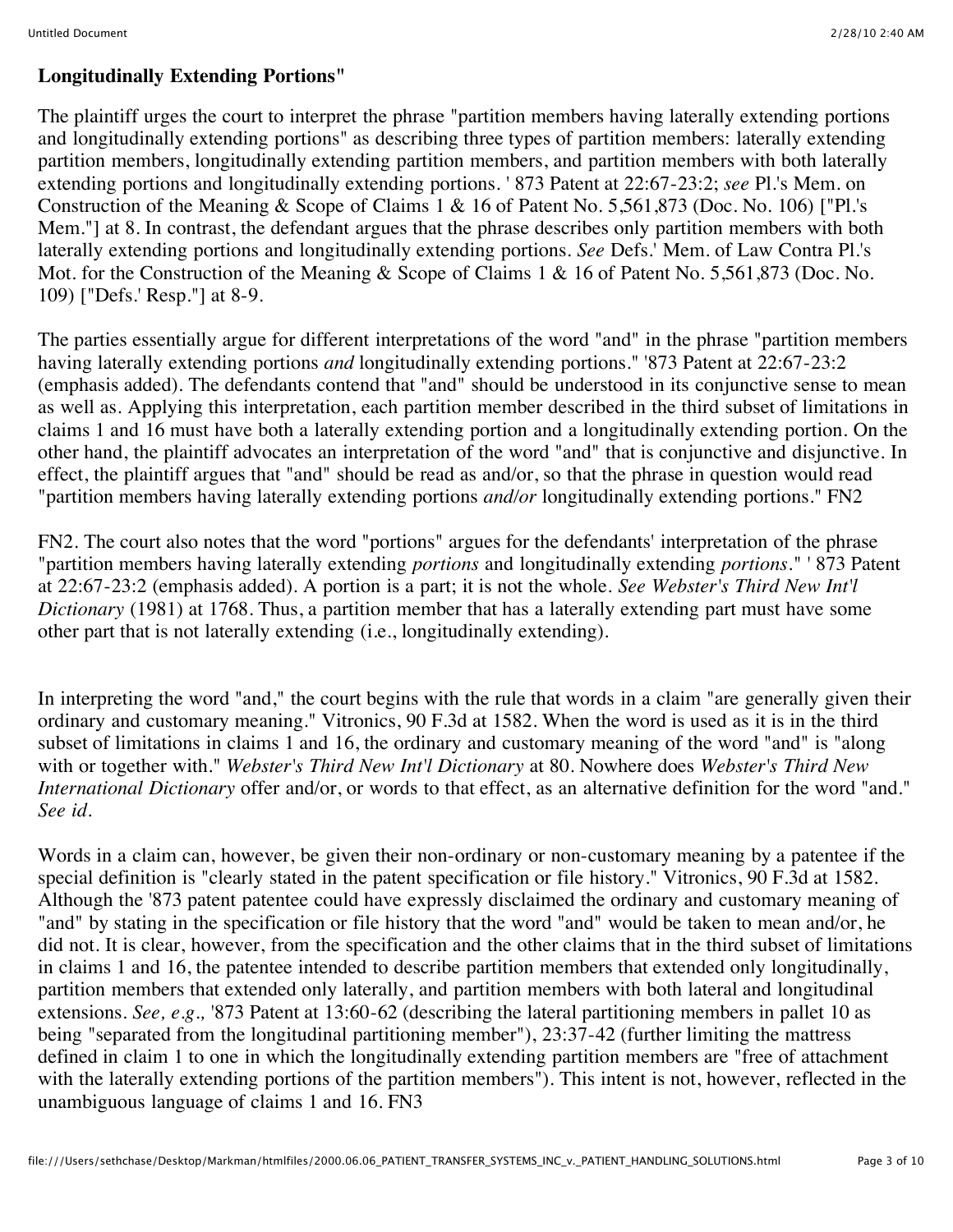FN3. The court is not being asked to choose between two equally plausible definitions of an ambiguous term. In a situation like that, it is clear that the ambiguity gets resolved in light of the rest of the patent, which reflects the patentee's intent that individual partition members could be only laterally extending, only longitudinally extending, or both laterally extending and longitudinally extending. *See* Vitronics, 90 F.3d at 1582-83. The court is instead being asked to give a different meaning to an unambiguous word. The court is being asked to read "and" to mean and/or.

Despite the patentee's intent, the court may not give the word "and" one meaning in the third subset of limitations in claims 1 and 16 and a different meaning in the rest of the claims. A disputed claim term must be interpreted consistently in all claims. *See* Southwall Techs., Inc. v. Cardinal IG Co., 54 F.3d 1570, 1579 (Fed.Cir.1995). Thus, the patentee's consistent use of the word "and" in its conjunctive sense and not to mean and/or throughout the rest of the '873 patent precludes the court from allowing the patentee to give the word "and" a non-ordinary and non-customary meaning in only the third subset of limitations in claims 1 and 16.

Words in a claim can also be given their non-ordinary or non-customary meaning when the ordinary meaning "so deprives the claim of clarity that there is no means by which the scope of the claim may be ascertained from the language used." Zebco, 175 F .3d at 990. The court is not confronted with such a case in the instant dispute. Giving "and" its conjunctive meaning, as the defendants urge, does not deprive claims 1 and 16 of any clarity. On the contrary, the claims are very clear in their requirements: these partition members need to have both portions that extend laterally and portions that extend longitudinally.

Thus, because neither of the exceptions to the ordinary meaning rule applies, the court must give the word "and" its ordinary and customary conjunctive meaning in the third subset of limitations in claims 1 and 16. In an attempt to dissuade the court from this course, the plaintiff argues that such an interpretation would restrict the plaintiff to pallet 310, depicted in Figure 8 of the '873 patent. *See* Pl.'s Mem. at 8. The plaintiff also cites Modine Manufacturing Co. v. United States International Trade Commission, 75 F.3d 1545 (Fed.Cir.1996), for the proposition that interpreting a claim to "exclude [ ] a depicted embodiment from the patent's coverage is rarely correct, and requires highly persuasive evidence from the specification or prosecution history." Pl.'s Reply at 7. These arguments are unpersuasive.

In *Modine Manufacturing,* the Federal Circuit was commenting on an interpretation that excluded what was apparently the one and only embodiment of the patent at issue. *See* id., 75 F.3d at 1549-1550. That is not the case with the '873 patent. The interpretation of "and" to mean as well as in the third subset of limitations in claims 1 and 16 will not limit the '873 patent's coverage to pallet 310. Although pallet 10 would seem to be excluded because it is described as having lateral partition members that "are separated from the longitudinal partitioning member," the meat of the '873 patent-the innovations described in the specification-does not appear to be precluded by the requirement in the third subset of limitations in claims 1 and 16 that the partition members have both laterally extending portions and longitudinally extending portions. '873 Patent at 13:60-62. For example, the invention may still have air dispersion channels as long as the laterally extending portions of the partition members are in some small way connected to the longitudinally extending portions. *See id.* at 10:31-42 (describing the air dispersion channels). Thus, interpreting "and" to mean as well as in the third subset of limitations in claims 1 and 16 does not lead to consequences as dire as those alluded to by the plaintiff. Even if it had, the court is faced with highly persuasive evidence supporting the defendants' interpretation: the unambiguous language of the claim itself.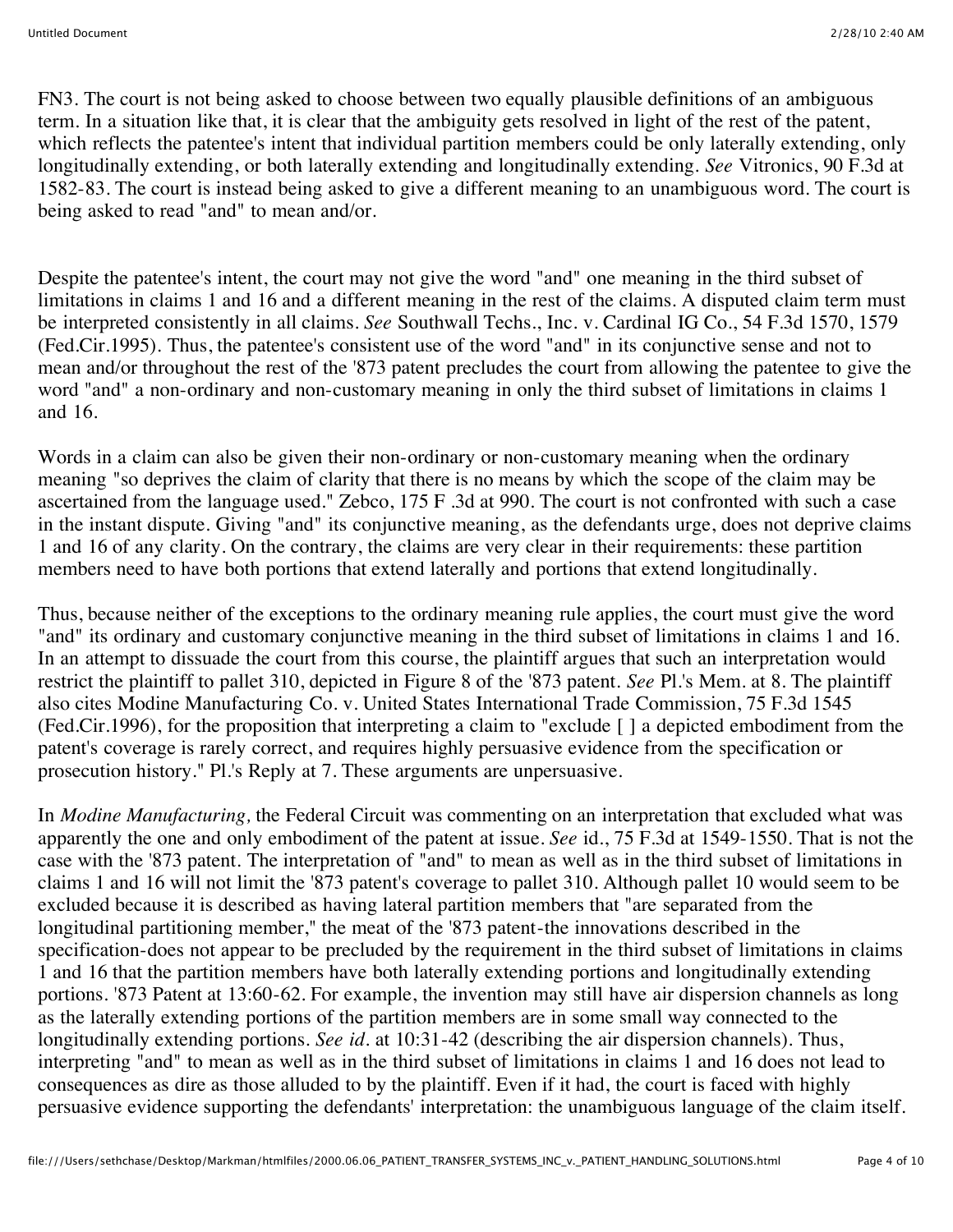For the foregoing reasons, the court concludes that the phrase "partition members having laterally extending portions and longitudinally extending portions" in the third subset of limitations in claims 1 and 16 describes partition members that each have at least one laterally extending portion and at least one longitudinally extending portion. *Id.* at 22:67-23:2.

#### **2. Which Partition Members Must Have "Laterally Extending Portions and Longitudinally Extending Portions"**

The plaintiff argues that the partition members referred to in the phrase "partition members having laterally extending portions and longitudinally extending portions" need to be present only in the "side-by-side, laterally extending, elongated chambers" described in the third subset of limitations in claims 1 and 16 and that there are no restrictions on any other partition member in the invention. *See* PTS's Mem. in Rebuttal to Def.'s Proposed Construction of the Meaning & Scope of Claims 1 & 16 of Patent No. 5,561,873 (Doc. No. 111) ["Pl.'s Reply"] at 4-5. The defendants appear to argue that every partition member in the invention is subject to the restriction of the third subset of limitations in claims 1 and 16 that "partition members [must] hav[e] laterally extending portions and longitudinally extending portions" '873 Patent at 22:67-23:2; *see* Defs.' Resp. at 8-9. The court disagrees with the defendants' argument.

As the plaintiff points out, the claim language makes it clear that the partition members described by the third subset of limitations in claims 1 and 16 are only those that form the "plurality of side-by-side, laterally extending, elongated chambers ." '873 Patent at 22:65-66; *see* Pl.'s Reply at 4-5. The Federal Circuit has recognized that the word "plurality" has a particular meaning when used in a patent: "requir[ing] only at least two." FN4 York Prods., Inc. v. Central Tractor Farm & Family Ctr., 99 F.3d 1568, 1575 (Fed.Cir.1996). Thus, the partition members at issue must form at least two "side-by-side, laterally extending, elongated chambers," but the third subset of limitations in claims 1 and 16 does not require these partition members to form any more than two of these chambers. '873 Patent at 22:66.

FN4. At oral argument, the parties agreed that this definition is correct for claim language interpretation.

Moreover, these "side-by-side, laterally extending, elongated chambers" may be only one of the many types of chambers in the invention. *Id.* The third subset of limitations in claims 1 and 16 states only that the "generally rectangular array of chambers [must] includ[e] a plurality of side-by-side, laterally extending, elongated chambers." *Id.* at 22:64-66. That one particular type of chamber must be present in the array of chambers does not mean that other types of chambers may not also be present in the array. Although the "generally rectangular array of chambers" could be made up only of these "side-by-side, laterally extending, elongated chambers," the third subset of limitations in claims 1 and 16 allows for the array to be made up of an infinite variety of chambers as long as the combined shape of those chambers is "generally rectangular" and at least two of the "side-by-side, laterally extending, elongated chambers" are present. *Id.* at 22:64, 22:66.

For the foregoing reasons, the court concludes that the third subset of limitations in claims 1 and 16 places restrictions on the partition members that form the "side-by-side, laterally extending, elongated chambers" but on no other partition members in the invention. *Id.* at 22:66.

## **3. Must the Longitudinally Extending Portions of the "Partition Members Having Laterally**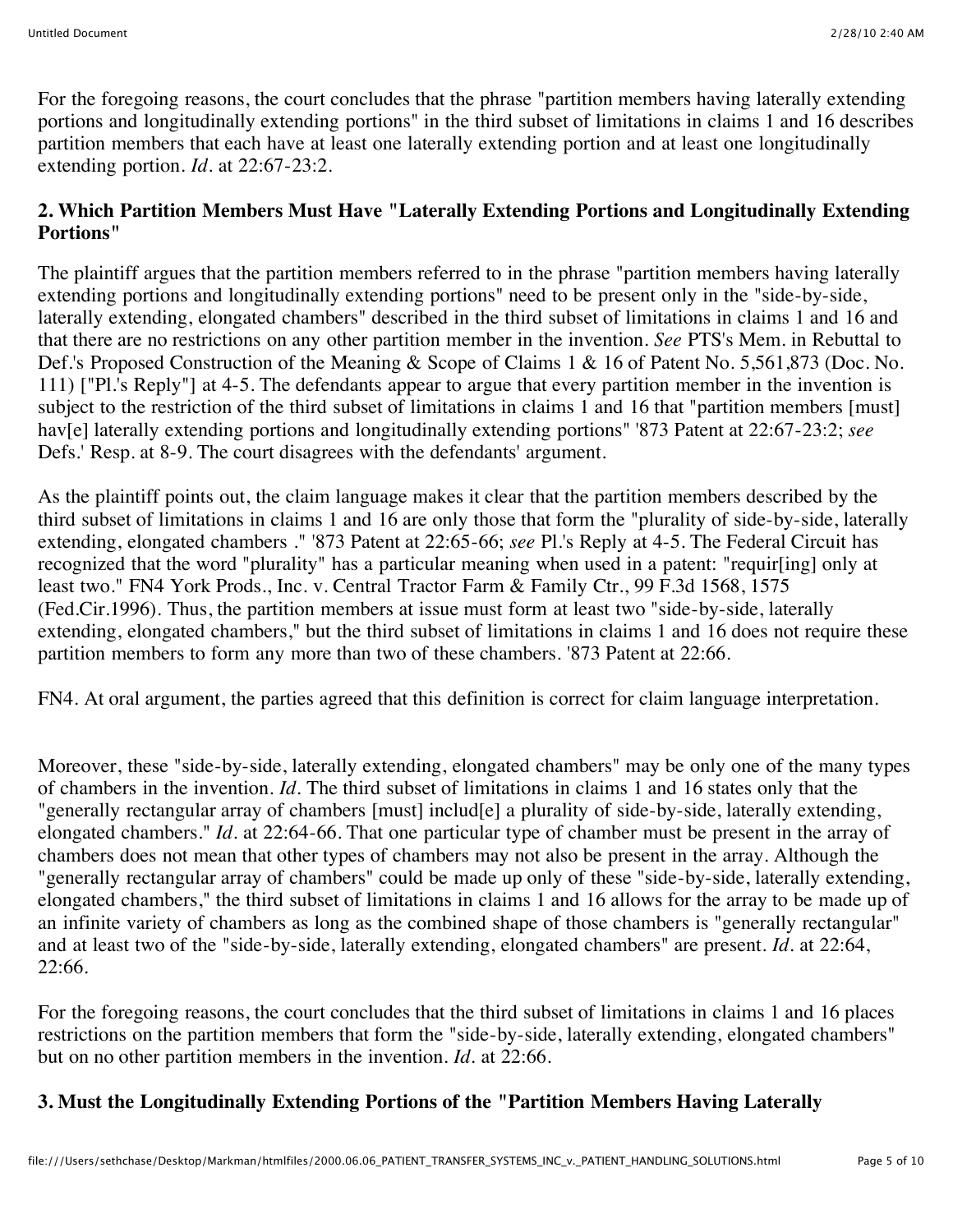#### **Extending Portions and Longitudinally Extending Portions" Be Perpendicular to the Laterally Extending Portions of Those Partition Members**

The defendants argue that the third subset of limitations of claims 1 and 16 requires the longitudinally extending portions of the "partition members having laterally extending portions and longitudinally extending portions" to be perpendicular to the laterally extending portions of those partition members. ' 873 Patent at 22:67-23:2; *see* Defs.' Resp. at 9-11. In contrast, the plaintiff contends that the longitudinally extending portions of these partition members need to be only "angled toward the longitudinal direction." Pl.'s Mem. at 9.

In support of their argument, the defendants identify language in the '873 patent's specification that either suggests or requires longitudinally extending partition members or portions of partition members to be perpendicular to laterally extending partition members or portions of partition members. *See* Defs.' Resp. at 10-11 (referring to '873 Patent at 10:15-20 (noting that the longitudinally extending partition members are joined to the top and bottom sheets "along lines substantially parallel to the longitudinal edges of the air pallet," implying that these lines are substantially perpendicular to the lateral edges of the air pallet and any laterally extending partition members or portions of partition members), 14:41-43 (describing the laterally extending portions of the partition members in pallet 310 as extending across the center of the pallet and turning at each end to "continue[ ] in a perpendicular direction (longitudinally along the rectangular chamber)")). The defendants also point out that the figures accompanying the ' 873 patent depict the longitudinally extending partition members and portions of partition members as being perpendicular to the laterally extending partition members and portions of partition members. *See* Defs.' Resp. at 9.

A basic rule of claim construction "is that the claims of a patent are not limited to the preferred embodiment," Karlin Tech., 177 F.3d at 973. Thus, the patentee's descriptions of particular embodiments in the specification, such as those descriptions pointed to by the defendants, will not generally be read to restrict the scope of broad claim language. This is particularly true when the specification itself warns repeatedly that "[t]he description is not intended in a limiting sense, and is made solely for the purpose of illustrating the general principles of the invention." '873 Patent at 9:48-51; *see id.* at 22:45-53. Consequently, in the absence of any support in the claim language or prosecution history of the '873 patent, it is unpersuasive that parts of the specification and the accompanying figures suggest a perpendicularity requirement.

Although the defendants do not point to any part of the prosecution history of the '873 patent, they do identify claim language that they contend supports a perpendicularity requirement. The defendants interpret the phrase "a generally rectangular array of chambers within the main cavity" in the third subset of limitation of claims 1 and 16 to require the longitudinally extending portions of the partition members described therein to be perpendicular to the laterally extending portions of those partition members. ' 873 Patent at 22:64-65; *see* Defs.' Resp. at 11. The quoted language does not lend itself to such an interpretation. The claim provides for a generally rectangular array of chambers, not an array of generally rectangular chambers. Had it instead read "a generally rectangular array of *rectangular* chambers," then the defendants' interpretation would be correct. Instead, the quoted language requires only the array of chambers, not the chambers themselves, to be rectangular.FN5 Thus, because there is no support for the defendant's argument in the claim language, the court concludes that the third subset of limitations in claims 1 and 16 does not contain a perpendicularity requirement.

FN5. Even the array of chambers need not be perfectly rectangular but only "generally rectangular." '873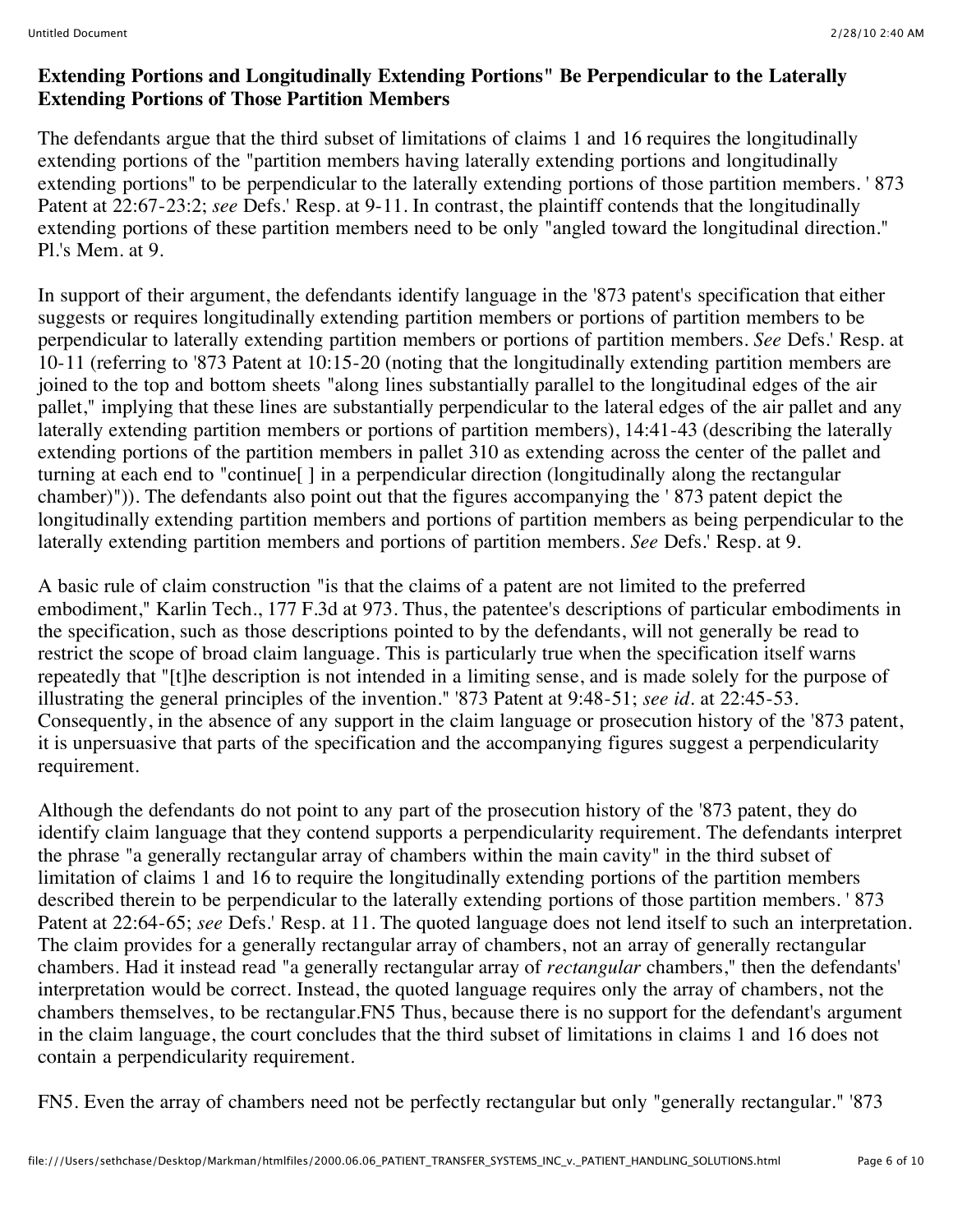Patent at 22:64. Variations from perfect perpendicularity are provided for in the claim language.

The plaintiff urges the court to interpret the third subset of limitations in claims 1 and 16 to require only that the longitudinally extending portions of the partition members described therein be "angled toward the longitudinal direction." Pl.'s Mem. at 9. Although the court recognizes that the claim language of the '873 patent does not require the longitudinally extending portions of these partition members to be perfectly perpendicular to the laterally extending portions, the court declines to interpret the claim language as broadly as the plaintiff suggests.

The claim language provides for partition members with "longitudinally extending portions." '873 Patent at 23:1-2. According to the plaintiff, any portion of a partition member that is not perfectly parallel to the laterally extending portion qualifies as a longitudinally extending portion as long as it "act[s] as a wall of the chamber in that direction." Pl.'s Reply at 10. That interpretation is not supported by the claim language. The third subset of limitations in claims 1 and 16 provides for both "laterally extending portions and longitudinally extending portions." '873 Patent at 23:1-2. In order to give the claim language meaning, a longitudinally extending portion cannot be the equivalent of a laterally extending portion. Consequently, a longitudinally extending portion must be more "angled toward the longitudinal direction" than the lateral direction. Pl.'s Mem. at 9.

For the foregoing reasons, the court concludes that the longitudinally extending portions of the "partition members having laterally extending portions and longitudinally extending portions" do not need to be perpendicular to the laterally extending portions of those partition members but that the longitudinally extending portions must extend more in the direction of the longitudinal axis described in the first subset of limitations in claims 1 and 16 than in the direction of the lateral or transverse axis described therein. '873 Patent at 22:67-23:2; *see id.* at 22:60-61, 24:49-50.

#### **B. The Sixth Subset of Limitations in Claim 1**

The sixth subset of limitations in claim 1 reads as follows (with added emphasis on the disputed terms):

the laterally extending portions of the partition members have an edge attached to the first sheet and an opposite edge attached to the second sheet, *the attachments being offset so that when the pallet is inflated, the laterally extending portions of the partition members include an arcuate extension* as each extends to a substantially taut vertical position between the sheets.

'873 Patent at 23:14-20. The issue of interpretation that arises from the disputed language is whether the arcuate extension must be formed by the offset attachment of the laterally extending portions of the partition members or by some other means.

The plaintiff proposes that the sixth subset of limitations in claim 1 be construed to require the arcuate extension described therein to be formed by the offset attachment of the laterally extending portions of the partition members. *See* Pl.'s Reply at 11. The defendants argue that the court should construe the disputed claim language to mean that "[t]he arcuate extension is achieved by having the longitudinal partition members shorter in height than the lateral partition members." FN6 *See* Def.'s Mem at 11-13.

FN6. Interestingly, by referring to "longitudinal partition members" and "lateral partition members" instead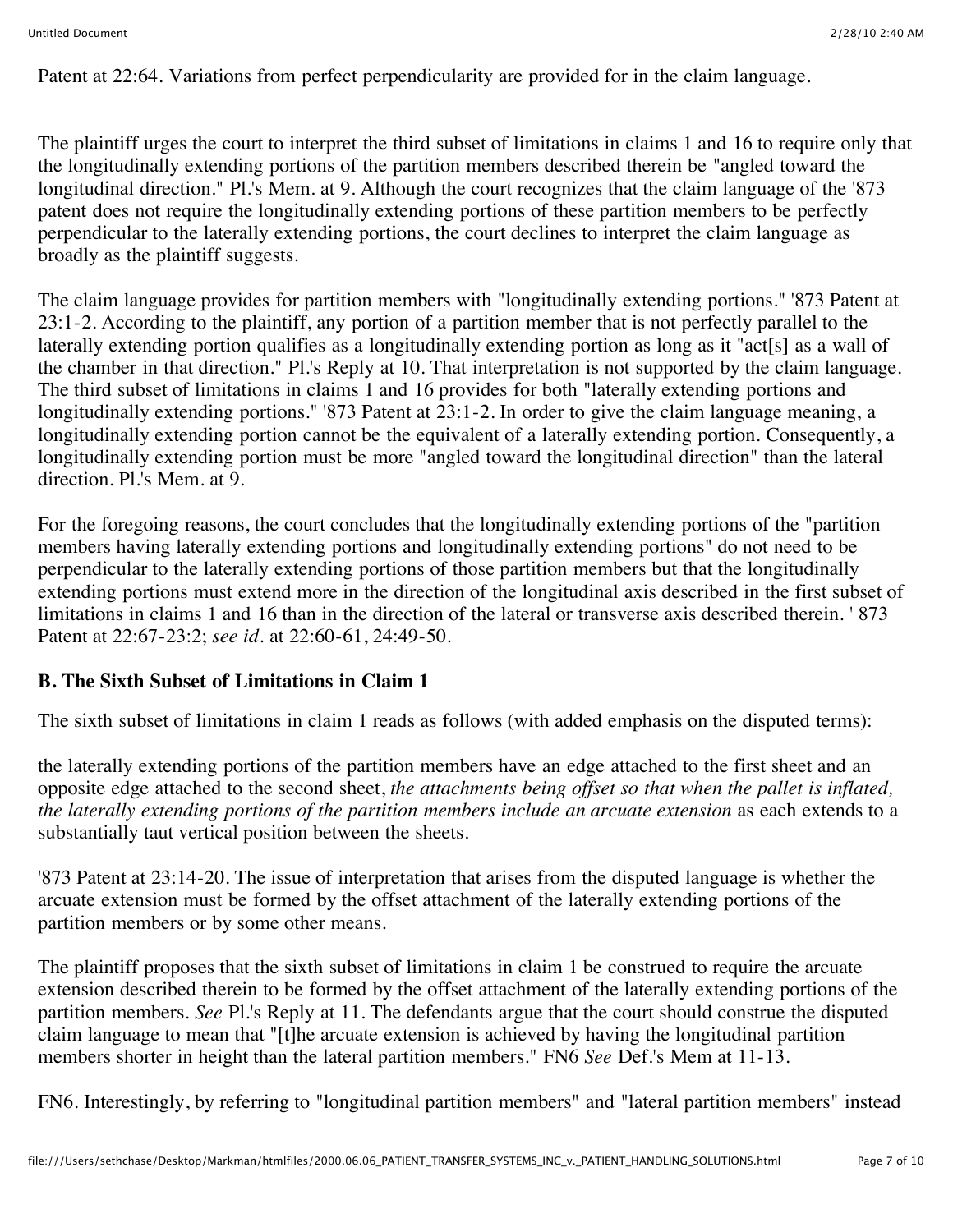of longitudinally extending portions of partition members and laterally extending portions of partition members, the defendants appear to recognize that some partition members might extend only longitudinally or laterally and, thus, undermine their argument that all partition members must have both laterally extending portions and longitudinally extending portions. Defs.' Resp. at 13; *see supra* Part II.A.2.

In interpreting the disputed claim language, the court begins with the rule that words in a claim "are generally given their ordinary and customary meaning." Vitronics, 90 F.3d at 1582. The ordinary and customary meaning of the disputed claim language is that the arcuate extension is formed by the offset attachment of the laterally extending portions of partition members. Claims may not, however, be construed in a vacuum. *See* Bell Communications Research, Inc. v. Vitalink Communications Corp., 55 F.3d 615, 621 (Fed.Cir.1995) (stating that "it is legal error to construe a claim by considering it in isolation").

Words in a claim can be given their non-ordinary or non-customary meaning by the patentee if the special definition is "clearly stated in the ... file history." Vitronics, 90 F.3d at 1582. Indeed, the Federal Circuit has made it clear that a patent's prosecution history plays a very important role in claim construction. *See* Markman, 52 F.3d at 980 (stating that the prosecution history "is of primary significance in understanding the claims" and recognizing that "[t]he court has broad power to look as a matter of law to the prosecution history of the patent in order to ascertain the true meaning of language used in the patent claims."). For example, the theory of "[p]rosecution history estoppel bars the patentee from recapturing subject matter that was surrendered by the patentee during prosecution in order to promote allowance of the claims." Insituform Techs., 99 F.3d at 1107.

A review of the prosecution history of the '873 patent reveals that the U.S. Patent and Trademark Office ["PTO"] initially rejected the patentee's first application for a patent. *See* Defs.' Resp. Ex. 1 First Office Action at 1. One of the reasons for the rejection was that the invention was not adequately distinct from an existing patent. *See* id. at 4. In order to overcome this objection, distinguish the '873 patent from the existing patent, and "promote allowance of the claim[ ]," the patentee amended claim 1 to include the disputed claim language. Insituform Techs., 99 F.3d at 1107; *see* Defs.' Resp. Ex. 1 Resp. to First Office Action Pursuant to 37 C.F.R. s. 1.115 ["Resp. to Office Action"] at 11. The amendment added to the invention a "structure which is not shown or taught by [the earlier patent,] the structure being the vertically extending arcuate extensions." Resp. to Office Action at 11. The patentee explained the meaning of the disputed claim language to the PTO by stating that the arcuate extension is caused "by making the longitudinal partition member slightly shorter in the vertical dimension than the lateral partition member," not by the offset attachment as the claim language suggests. FN7 Resp. to Office Action at 12. Although the meaning ascribed to the disputed claim language by the patentee is not the ordinary meaning, a patentee may "choose to be his own lexicographer and use terms in a manner other than their ordinary meaning" if the non-ordinary meaning is clear from the prosecution history. Vitronics, 90 F.3d at 1582. Thus, the court must give the disputed claim language the non-ordinary meaning chosen by the patentee. *See id.*

FN7. Interestingly, the patentee makes a similar statement in the specification of the '873 patent: "[i]n order to accomplish the arcuate extension ... the longitudinal partitioning member is of a slightly shorter dimension than the lateral partitioning member." '873 Patent at 14:6-11.

Even if the disputed claim language had not been given a non-ordinary meaning by the patentee, the court would nonetheless have to pay particular attention to the PTO's understanding of the claim language at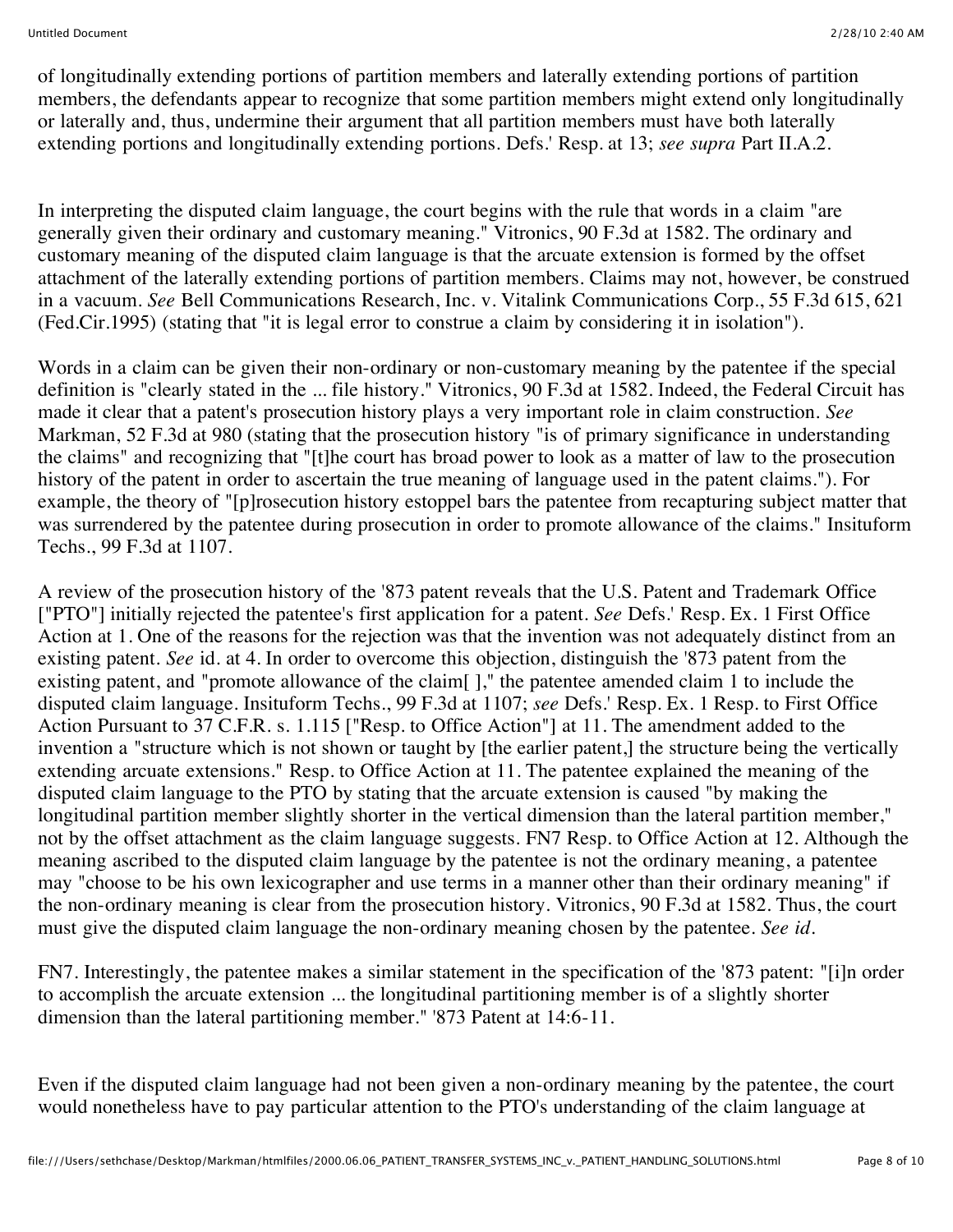issue. *See* Markman, 52 F.3d at 980. To do otherwise would be to proceed without the benefit of the considered judgment of the PTO (i.e., if the PTO examined the application with the understanding that the arcuate extensions were formed by shortened longitudinal portions of partition members, then it never considered whether or not the '873 patent would be valid if the arcuate extensions were formed in another way).

For the foregoing reasons, the court concludes that the sixth subset of limitations in claim 1 describes arcuate extensions formed by the longitudinally extending portions of partition members being "slightly shorter in the vertical dimension than the" laterally extending portions of partition members. Resp. to Office Action at 12.

#### **III. Conclusion**

Because the claim language is unambiguous in the third subset of limitations in claims 1 and 16, the court concludes that the phrase "partition members having laterally extending portions and longitudinally extending portions" describes partition members that each have at least one laterally extending portion and at least one longitudinally extending portion. '873 Patent at 22:67-23:2. For the same reason, the court concludes that the third subset of limitations in claims 1 and 16 places restrictions on the partition members that form the "side-by-side, laterally extending, elongated chambers" but on no other partition members in the invention. *Id .* at 22:66. For the same reason, and additionally because restrictions from the specification will not generally be read into the broad language of a claim, the court concludes that the longitudinally extending portions of the "partition members having laterally extending portions and longitudinally extending portions" do not need to be perpendicular to the laterally extending portions of those partition members but that the longitudinally extending portions must extend more in the direction of the longitudinal axis described in the first subset of limitations in claims 1 and 16 than in the direction of the lateral or transverse axis described therein. '873 Patent at 22:67-23:2. Because the patentee assigned a non-ordinary meaning to the disputed claim language in the sixth subset of limitations in claim 1, and because the PTO examined the '873 patent's application based on that non-ordinary meaning, the court concludes that the sixth subset of limitations in claim 1 describes arcuate extensions formed by the longitudinally extending portions of partition members being "slightly shorter in the vertical dimension than the" laterally extending portions of partition members. Resp. to Office Action at 12. An appropriate order follows.

#### *ORDER*

AND NOW, this day of June, 2000, upon consideration of the plaintiff's motion for construction of claims 1 and 16 of patent number 5,561,873 (Doc. No. 106), the defendants' response thereto (Doc. No. 109), and the plaintiff's reply thereto (Doc. No. 111), and after a hearing on the motion, IT IS HEREBY ORDERED and DECREED that:

1. The phrase "partition members having laterally extending portions and longitudinally extending portions" in the third subset of limitations in claims 1 and 16 of patent number 5,561,873 describes partition members that each have at least one laterally extending portion and at least one longitudinally extending portion;

2. The third subset of limitations in claims 1 and 16 of patent number 5,561,873 places restrictions on the partition members that form the "side-by-side, laterally extending, elongated chambers" described therein but on no other partition members in the invention;

3. The longitudinally extending portions of the "partition members having laterally extending portions and